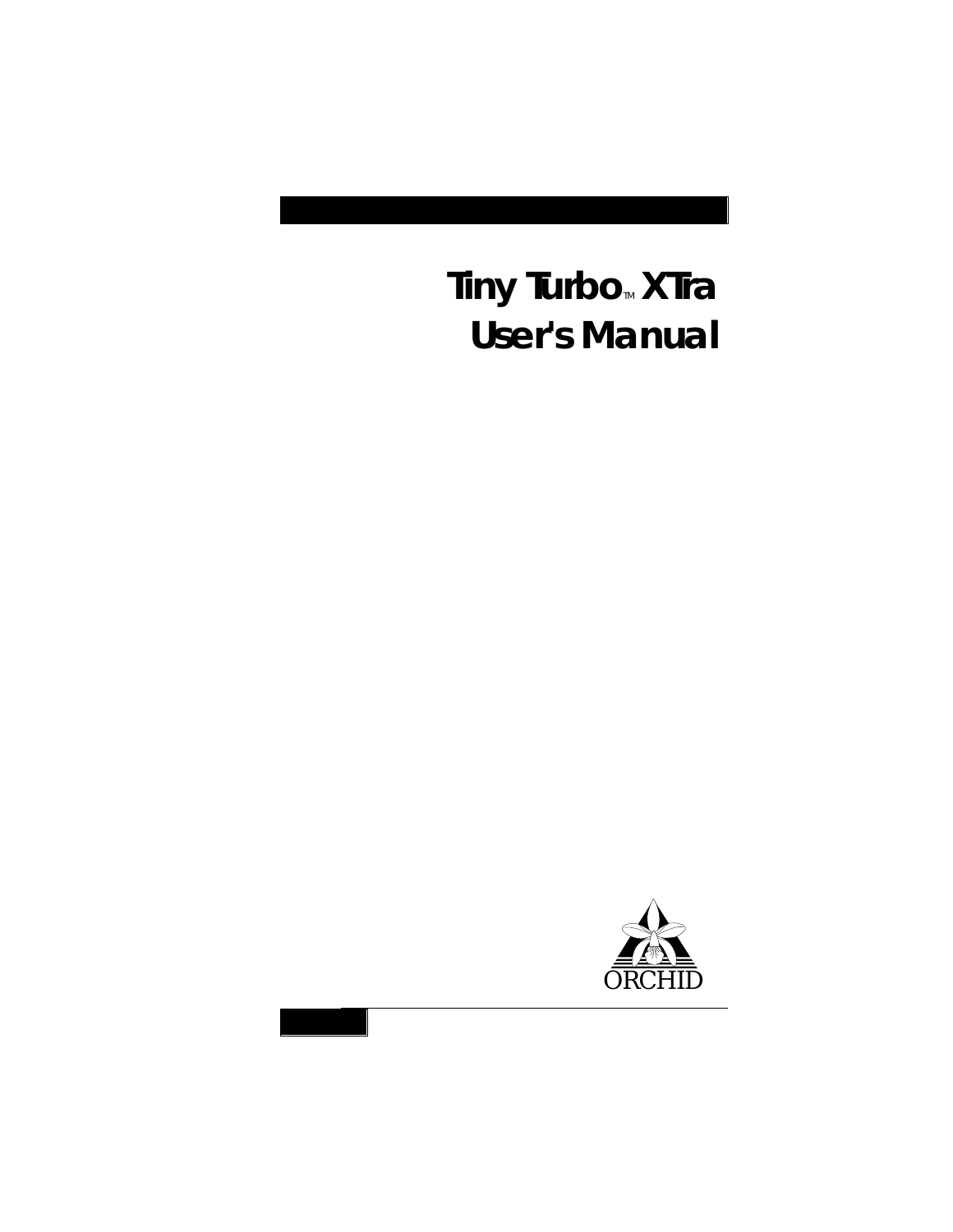1990, Orchid Technology. No part of this manual may be reprinted without written permission from Orchid Technology.

Tiny Turbo and Orchid are trademarks of Orchid Technology. All other products mentioned in this manual are trademarks of their respective manufacturers.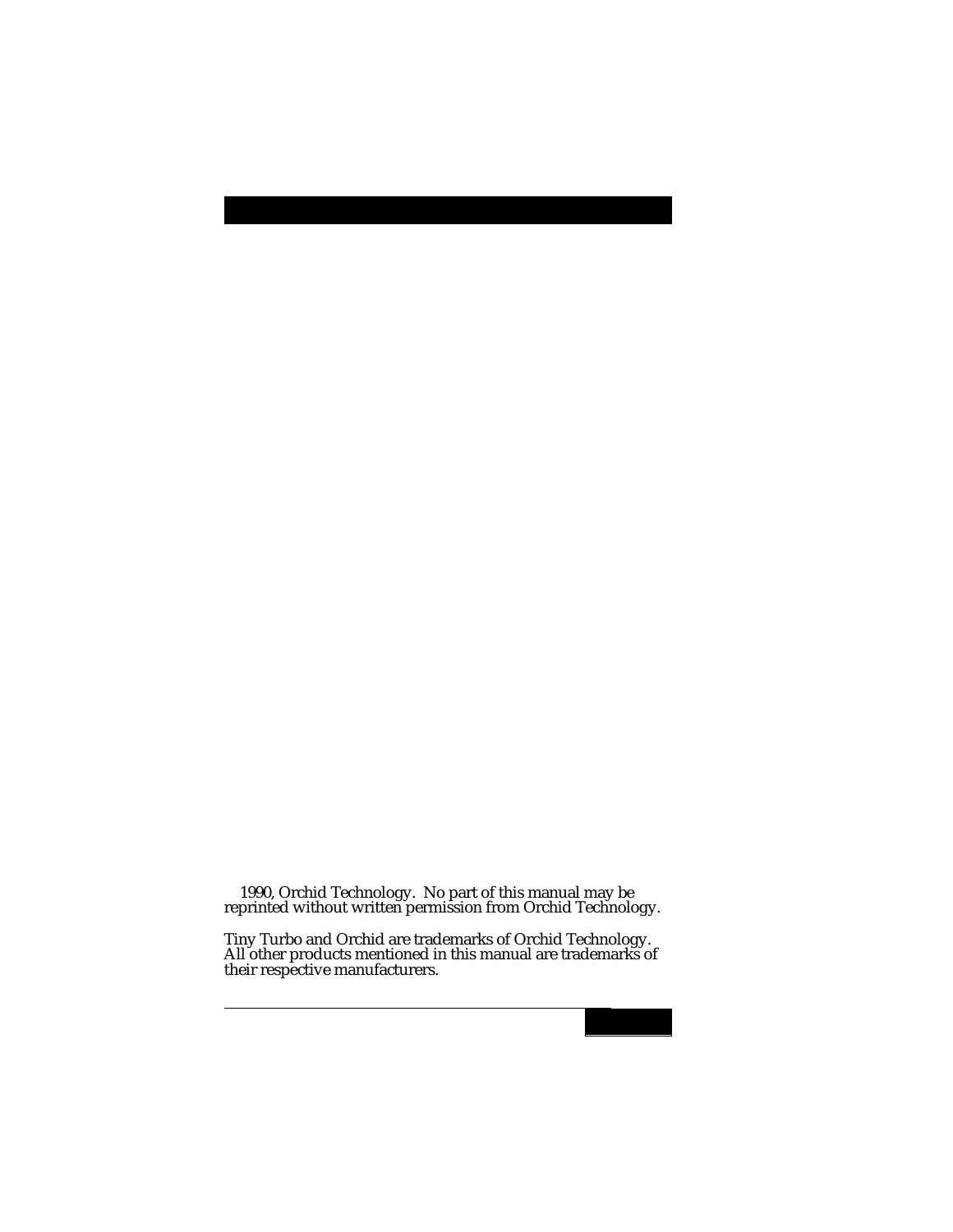# **Table of Contents**

| <b>Introduction</b>                           | 1                       |
|-----------------------------------------------|-------------------------|
| <b>About This Manual</b>                      | $\boldsymbol{2}$        |
| <b>About The Tiny Turbo XTra</b>              | 3                       |
| <b>System Requirements</b>                    | 4                       |
| <b>Chapter 1: Installation</b>                | 5                       |
| <b>Jumper and Switch Setup</b>                | $\overline{\mathbf{5}}$ |
| 80287 Math Co-processor Chip                  | 5                       |
| <b>Compatibility Jumper</b>                   | 6                       |
| Installing the 80287                          | 7                       |
| <b>Installing the Tiny Turbo XTra</b>         | 8                       |
| <b>Verification Testing</b><br>Reinstallation | 9<br>10                 |
| <b>Chapter 2: Operation</b>                   | 10                      |
| <b>CPU Control</b>                            | 11                      |
| Cache Control                                 | 12                      |
| The Cache Switch                              | 12                      |
| <b>Appendix A: Technical Specifications</b>   | 13                      |
| <b>Appendix B: Troubleshooting</b>            | 14                      |
| <b>Appendix C: Returning a Product</b>        | 16                      |
| <b>Appendix D: FCC Compliance</b>             | 19                      |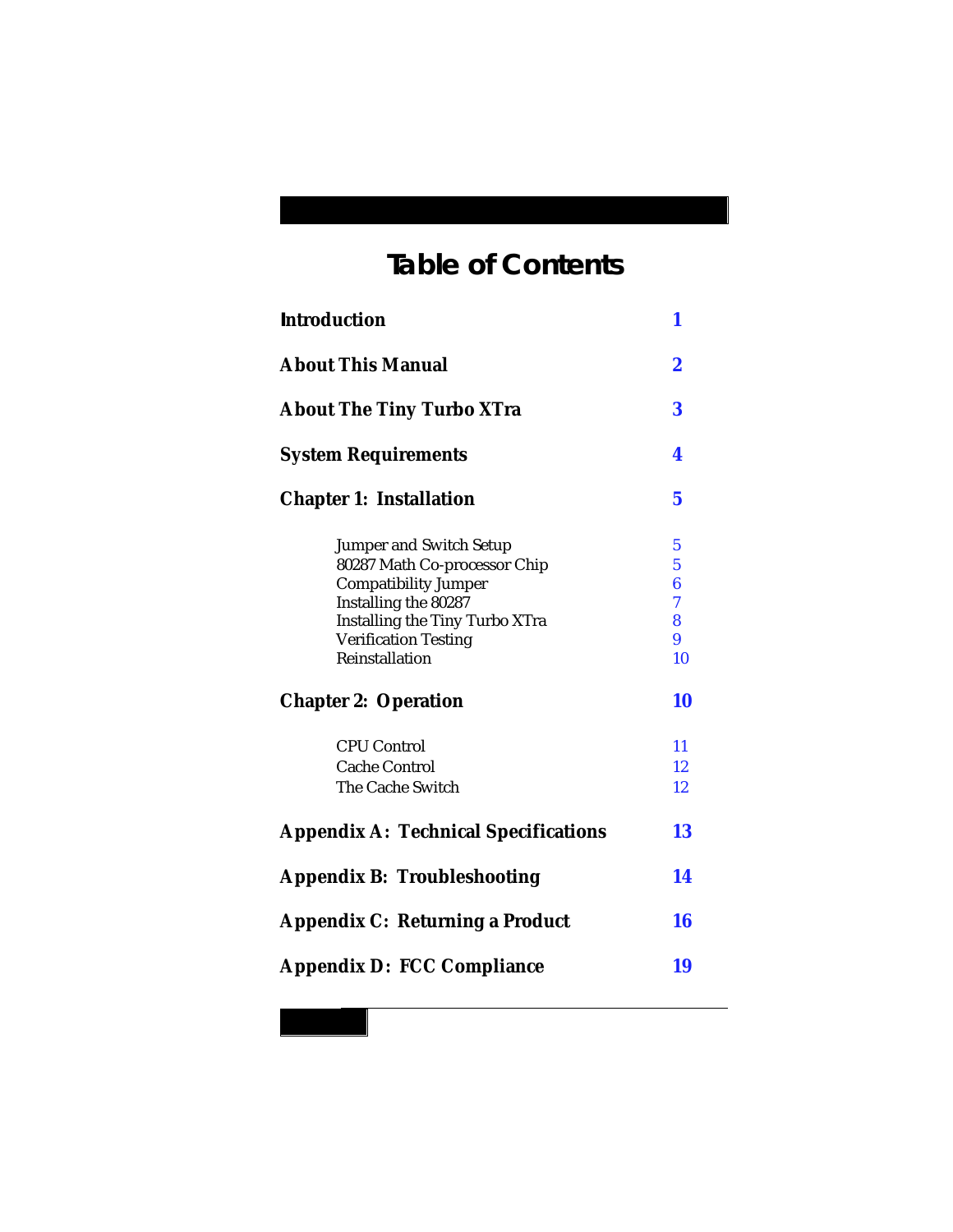# <span id="page-3-0"></span>■ **Introduction**

Orchid Technology has been a leading manufacturer of peripherals for personal computers since its incorporation in 1982, and is noted for introducing a series of personal computer industry firsts:

| 1982 | PCnet: the first personal computer Local Area<br>Network.                                                    |
|------|--------------------------------------------------------------------------------------------------------------|
| 1984 | PCTurbo: the first Accelerator card for PC<br>compatible computers.                                          |
| 1985 | ECCELL: the first PC Multifunction card with<br>error correction.                                            |
| 1987 | RamQuest 50/60: the first EMS (Expanded<br>Memory Specification) product for the IBM PS/2<br>computers.      |
| 1990 | ProDesigner II: the first super VGA graphics<br>adapter to support 1024 x 768 graphics in 256<br>colors.     |
| 1990 | RamQuest 8/16: the first Industry Standard<br>Architecture (ISA) card that is expandable to 32<br>megabytes. |

Thank you for buying the Tiny Turbo XTra. Care has been taken to ensure that it will provide you with years of trouble free operation. We are sure you will be pleased with your purchase.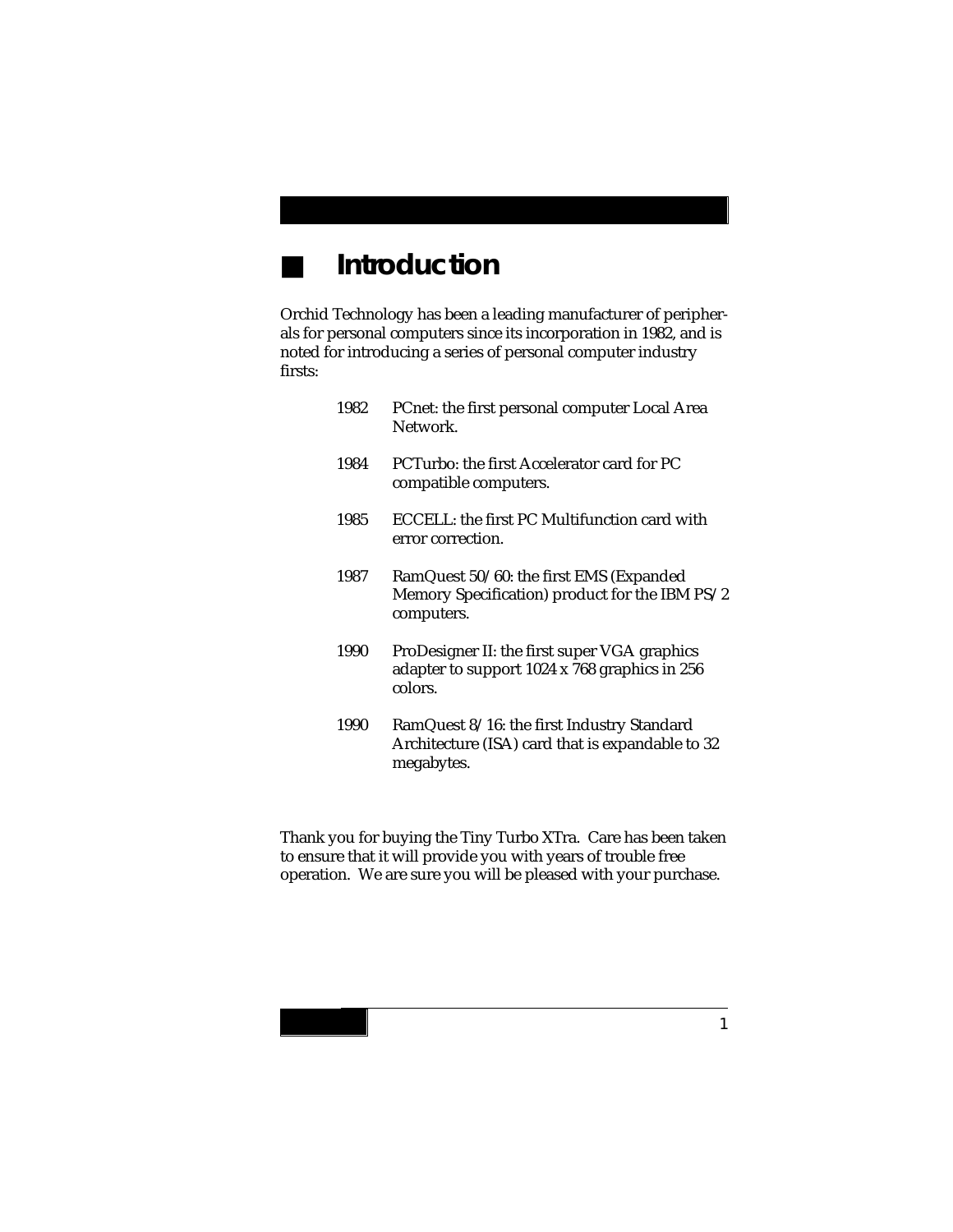# ■ **About This Manual**

<span id="page-4-0"></span>This manual presumes that you are already familiar with your IBM PC or compatible computer. While the Tiny Turbo XTra has been designed for ease of installation, we recommend that you refer to your computer's reference manual when terminology or installation steps are unfamiliar to you.

This manual has been organized to help you set up and install the Tiny Turbo XTra as quickly as possible. Each section is divided into short, easy to follow steps, to help you understand the installation and function of the Tiny Turbo XTra

|                   | <b>Introduction:</b> A basic overview of the Tiny Turbo XTra.                   |
|-------------------|---------------------------------------------------------------------------------|
|                   | <b>Installation:</b> A step-by-step guide to installing the Tiny<br>Turbo XTra. |
| <b>Operation:</b> | A technical overview of the Tiny Turbo XTra<br>and its operation.               |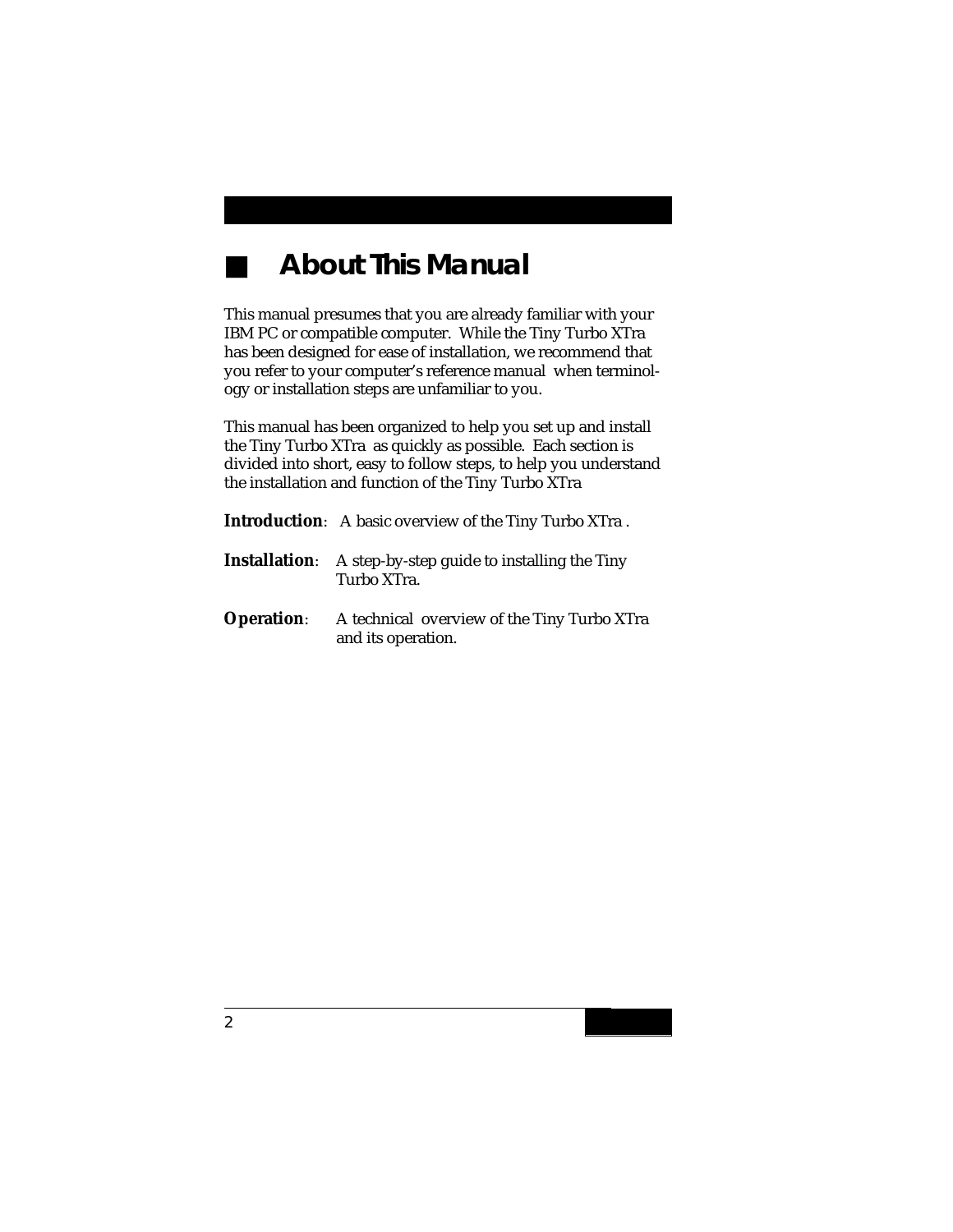## <span id="page-5-0"></span>■ **About The Tiny Turbo XTra**

The Tiny Turbo XTra Accelerator provides a way to upgrade IBM PCs, XTs, and compatibles computing power to higher speed levels of an IBM AT without compromising the either the reliability of the original computer or the compatibility with software and hardware.

The key to compatibility is the CPU switch between the 12MHz 80286 and the original processor used in your computer. The Tiny Turbo XTra replaces the 8088, 8088-2, or V-20 processor in your PC, but leaves the processor in the system for 100% compatibility. You can switch between your system processor and the 80286 with Tiny Turbo XTra's lower rear-panel switch.

The Tiny Turbo XTra comes equipped with 8K bytes of highspeed cache memory. For the few applications that will not load in a caching environment, the 80287 and the cache memory can be switched off from the rear panel toggle switches.

The Tiny Turbo XTra lets you use a math chip for fast mathematical calculations. A 5, 8 or 10MHz 80287 can be installed on the Tiny Turbo XTra in the socket provided.



Figure 1: Tiny Turbo XTra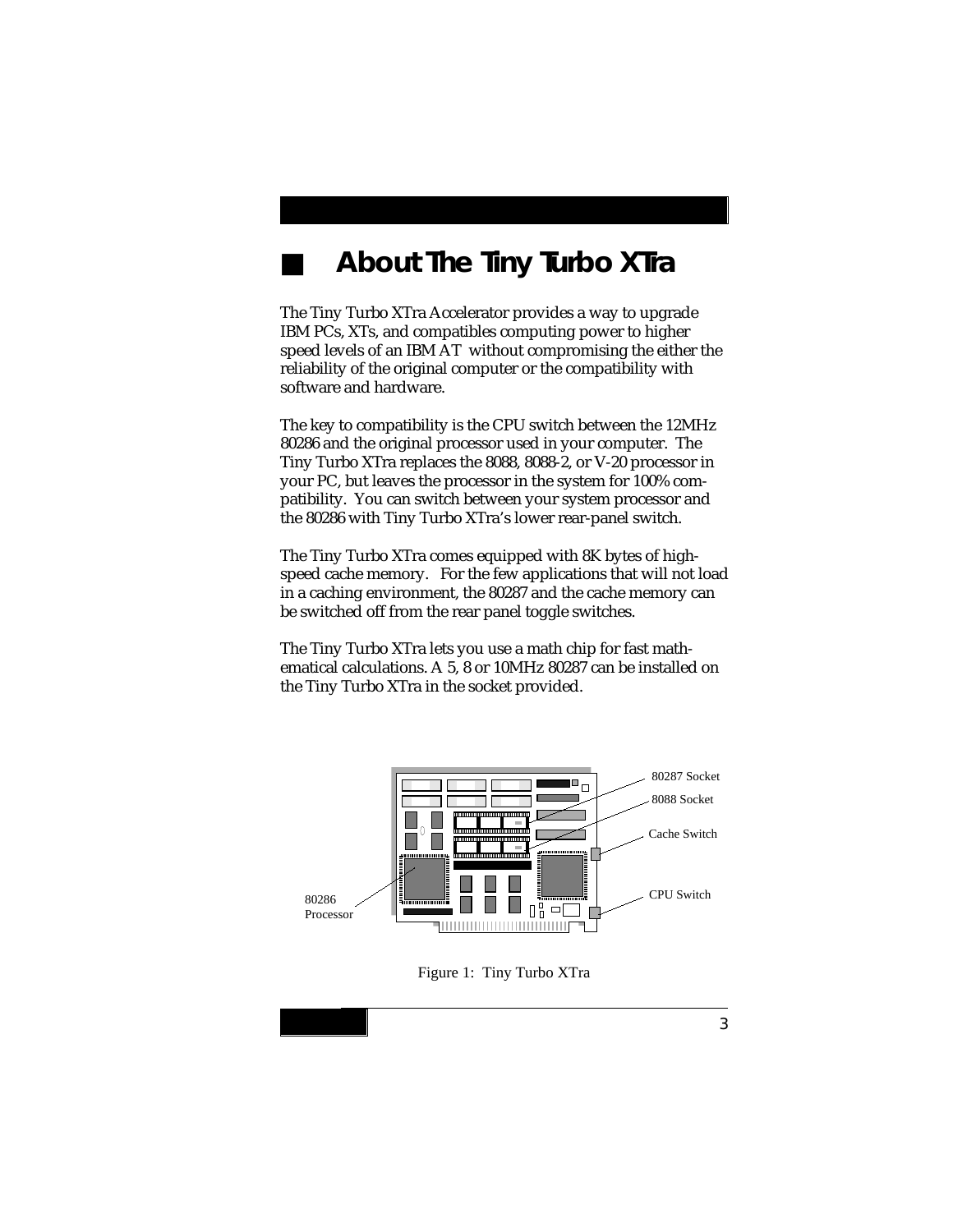## <span id="page-6-0"></span>■ **System Requirements**

| Host:                     | IBM PC, XT, or compatibles based on<br>the 8088, 8088-2 or V-20 processors.                                                                                                                                                      |
|---------------------------|----------------------------------------------------------------------------------------------------------------------------------------------------------------------------------------------------------------------------------|
| Connection:               | Fits into any slot, except J8 on the IBM<br>XT.                                                                                                                                                                                  |
| Memory:                   | Will work in the PC with any amount of<br>memory.                                                                                                                                                                                |
| Power and Cooling:        | Power consumption and cooling should<br>not be a concern in a standard IBM XT.<br>IBM PCs, Compaq portables, and other<br>systems with small power supplies may<br>have to be upgraded to 135 Watt, XT<br>type power supplies.   |
| <b>Expansion Chassis:</b> | Try to avoid using an expansion chassis<br>in a system that contains a Tiny Turbo<br>XTra. Although you may be able to get<br>the system to work, it is not recom-<br>mended. You may experience unrecov-<br>erable data losses. |

*Note: Do not install the Tiny Turbo XTra in a computer that contains a microprocessor other than an 8088, 8088-2 or V-20. It will not work and damage may occur.*

#### **IMPORTANT**

Static Electricity is a deadly enemy of your computer peripheral. Since you will be handling the Tiny Turbo XTra during this installation process, be sure to guard against electrostatic discharge. Do not wear clothing that causes static (such as wool sweaters) during installation. In most cases touching the power supply housing will discharge static electricity. If you believe there may be a static problem, you may want to buy a ground strap from your local radio parts store.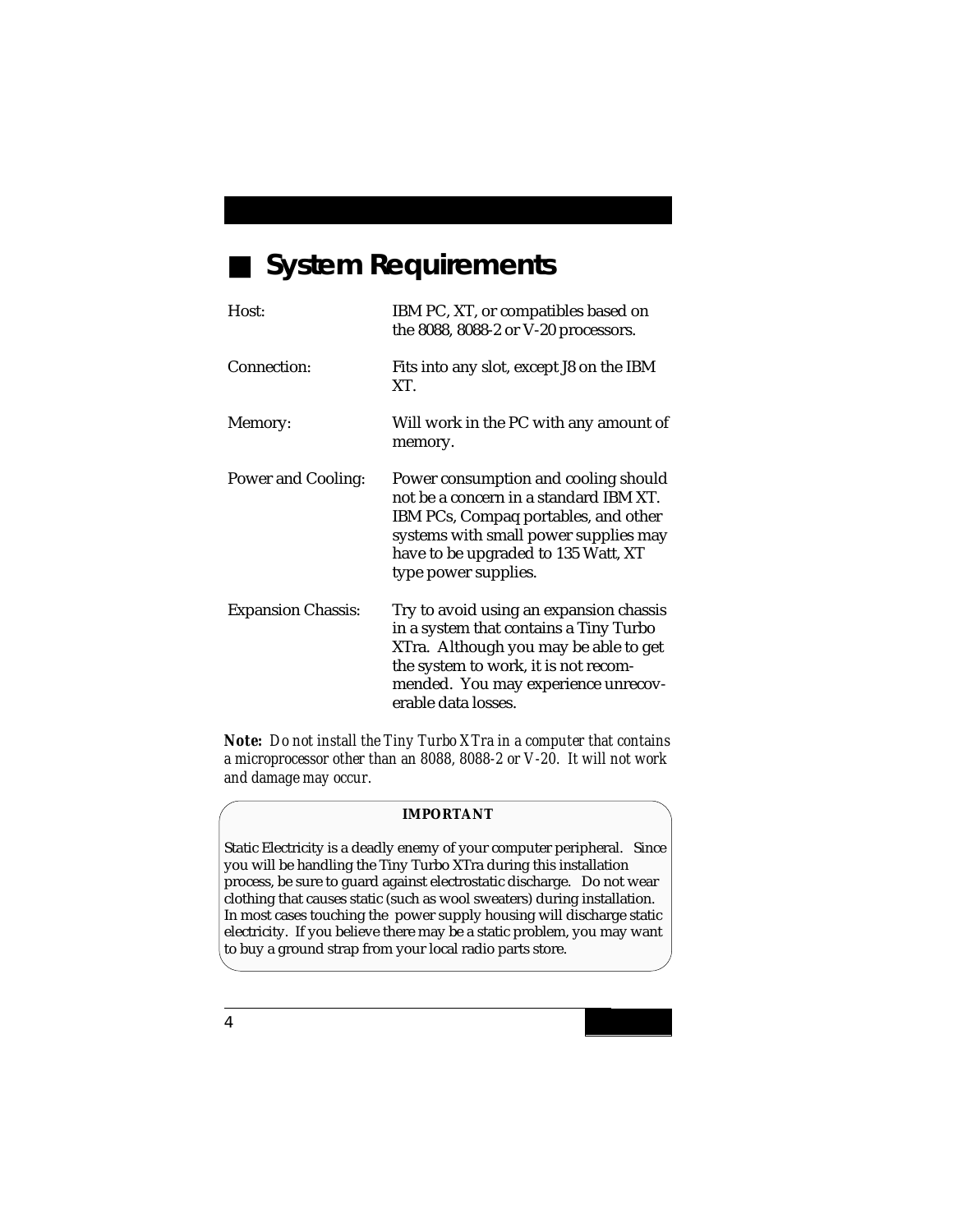# <span id="page-7-0"></span>**Installation 1**

<span id="page-7-1"></span>The Tiny Turbo XTra was designed for ease of use. The installation is simple, and the operation straightforward. Be sure to read all notations in italics prior to installing the Tiny Turbo XTra.

## **Jumper and Switch Setup**

Before installing the Tiny Turbo XTra in your computer, make sure that the jumpers and switches are set for your configuration.

The factory configuration of the Tiny Turbo XTra is as follows:

- ❐ No 80287 Math co-processor installed.
- $\square$  Timing and compatibility is set for IBM PCs and most compatibles.
- $\square$  Installation in any slot except J8 in the IBM XT, J8 is the closest slot to the 8088. *It is not a normal slot, IBM intended it to be used for connection to an expansion chassis.*

You can change the configuration by moving jumpers. Their functions are given in the next sections.

To install a jumper, the black plastic sleeve must cover two opposite pins with a pin in each hole of the sleeve. If it is hard to get a grip on a jumper, try using a small screwdriver.

#### ❐ **80827 Math Co-processor Chip**

The Tiny Turbo XTra comes with a socket for a 5MHz, 8MHz, or 10MHz 80287 math chip.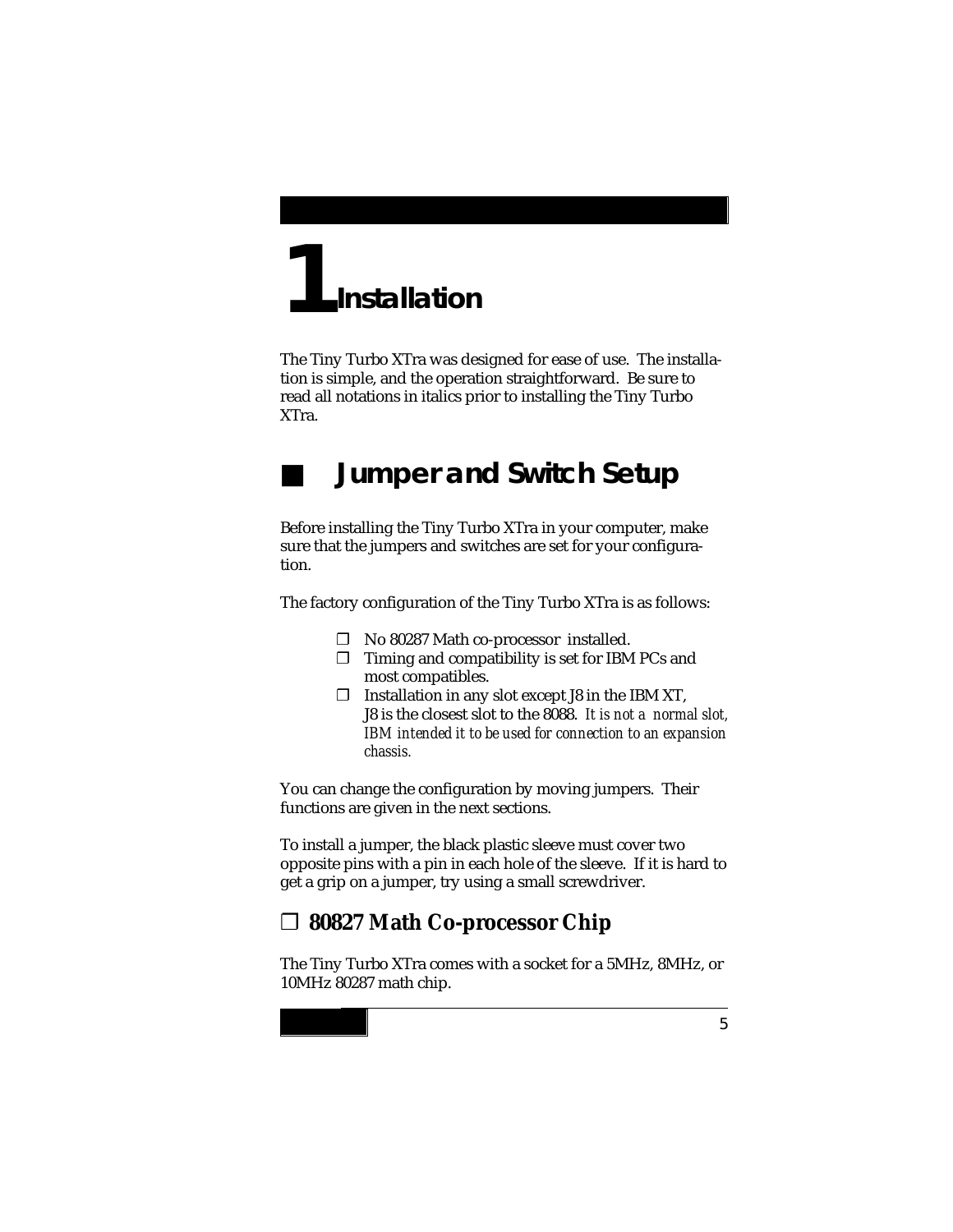<span id="page-8-0"></span>Below is the configuration matrix for the four math chip options:



*Note: J6 and J7 are to remain unjumpered.*

## ❐ **Compatibility Jumper**

To ensure compatibility with a wide variety of 8088, 8088-2, or V-20 systems, the Tiny Turbo XTra can run with different timing clocks. The board comes set for IBM timing. Most compatibles operate in this configuration. If the Tiny Turbo XTra doesn't operate in your compatible, try switching the jumper to the alternate position.



*Note: Only use the OTHER COMPATIBLES jumper setting if you have trouble with the default IBM setting.*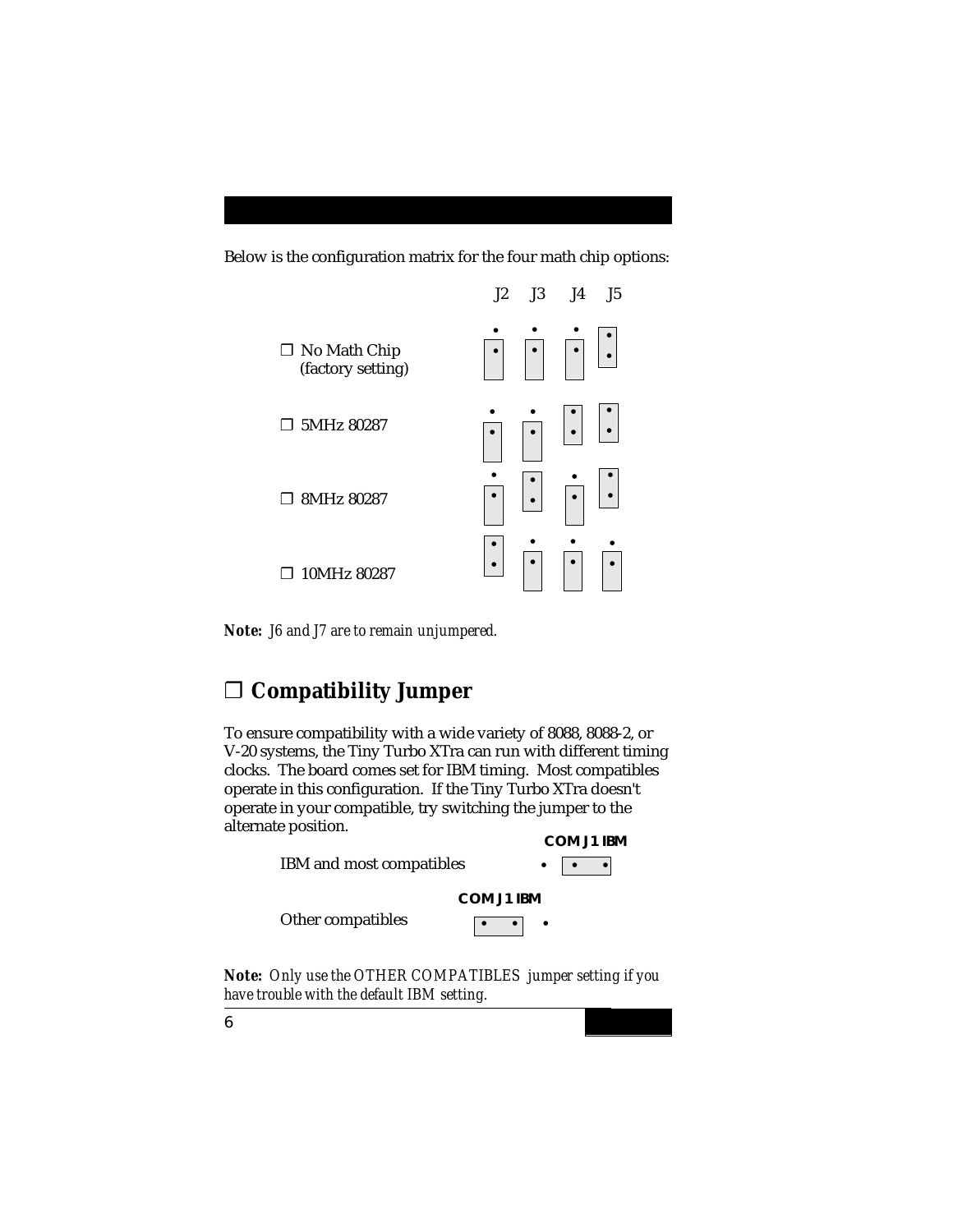#### <span id="page-9-0"></span>❐ **Installing the 80287**

- 1. Insert the 80287 math chip into the top socket on the Tiny Turbo XTra so that the mark on the chip indicating pins 1 and 40 are at the same end of the socket's indentation (aiming toward the adapters bracket).
- 2. Make sure all the pins are aligned with the holes in the socket and press down firmly.

 Be careful not to bend any of the pins. If you bend some, be careful straightening them, because the pins can only be flexed a few times before breaking.

3. Install the jumper on the pins that correspond to the 80287 clock frequency, 5MHz, 8MHz, or 10MHz.

*Note: Your system can have two math chips, an 80287 on the Tiny Turbo XTra and an 8087 on the computer's motherboard. The system will use the 80287 in Turbo mode and the 8087 in PC mode.*

When using a math chip on the motherboard, be sure to set appropriate motherboard switch in the OFF position:

> Switch 1, position 2 in an IBM PC Switch 2, position 2 in an IBM XT

For compatibles, check the manual for that computer.

The two-math chip configuration described above ensures greater software compatibility. This is because programs use different ways of determining if a math chip is present: some look at the setting of the motherboard switch; some look for the 80287 on the accelerator. All of these types of programs will correctly determine that a math chip is present if the above configuration is used.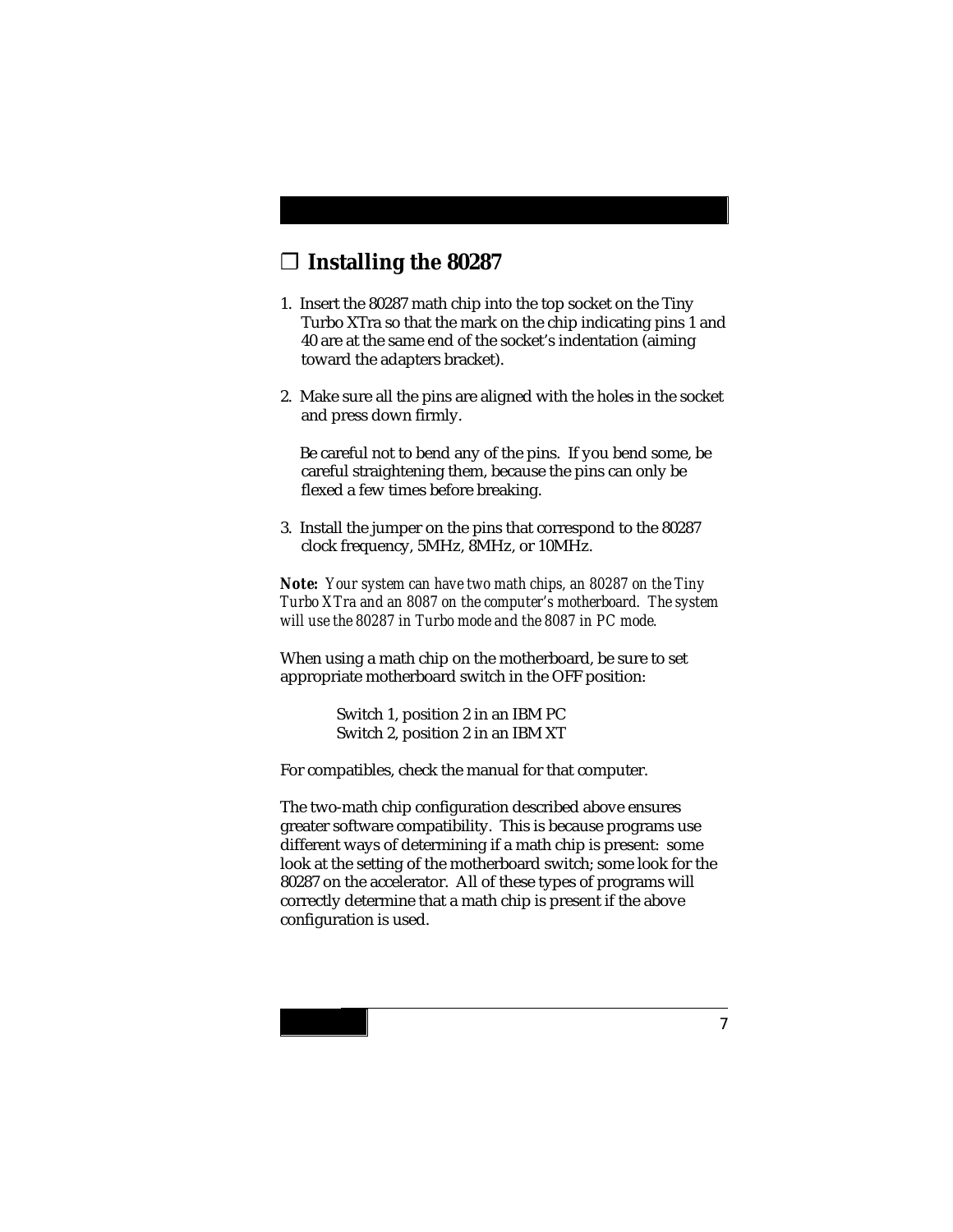# **Installing the Tiny Turbo XTra**

<span id="page-10-0"></span>In this procedure you will remove the PC's 8088, 8088-2 or V-20 processor, put it on the Tiny Turbo XTra, plug the Turbo's cable into the 8088, 8088-2 or V-20 socket, and plug in the Tiny Turbo XTra.

Give yourself room to work by removing all of the cards from the PC. When handling cables be sure that every pin fits its socket without bending.

*Note: The Tiny Turbo XTra only works in computers that use 8088, 8088-2, or V-20 microprocessors. Installing it in computers that use the 8086, 80186, 80286, or other processors may damage the Tiny Turbo XTra and your computer.*

1. Remove the 8088, 8088-2 or V-20 from the PC. Use the small removal tool supplied with the Tiny Turbo XTra.

*CAUTION: Do not pry up at too much of an angle. Be careful not to bend the pins.*

- 2. Plug the 8088, 8088-2 or V-20 into the socket on the Tiny Turbo XTra. Make sure the mark on the end of the 8088, 8088-2 or V-20 is at the end of the socket with the indentation indication Pins 1 and 40 (the end *toward* the adapter bracket).
- 3. Plug the Tiny Turbo XTra's cable into the PC's 8088, 8088-2 or V-20 socket.

*NOTE: The cable has a colored stripe on the end indicating Pin 1 and Pin 40. Plug in the cable so that this stripe is on the same side as the indentation on the 8088, 8088-2 or V-20 socket. See Figure 2, next page.*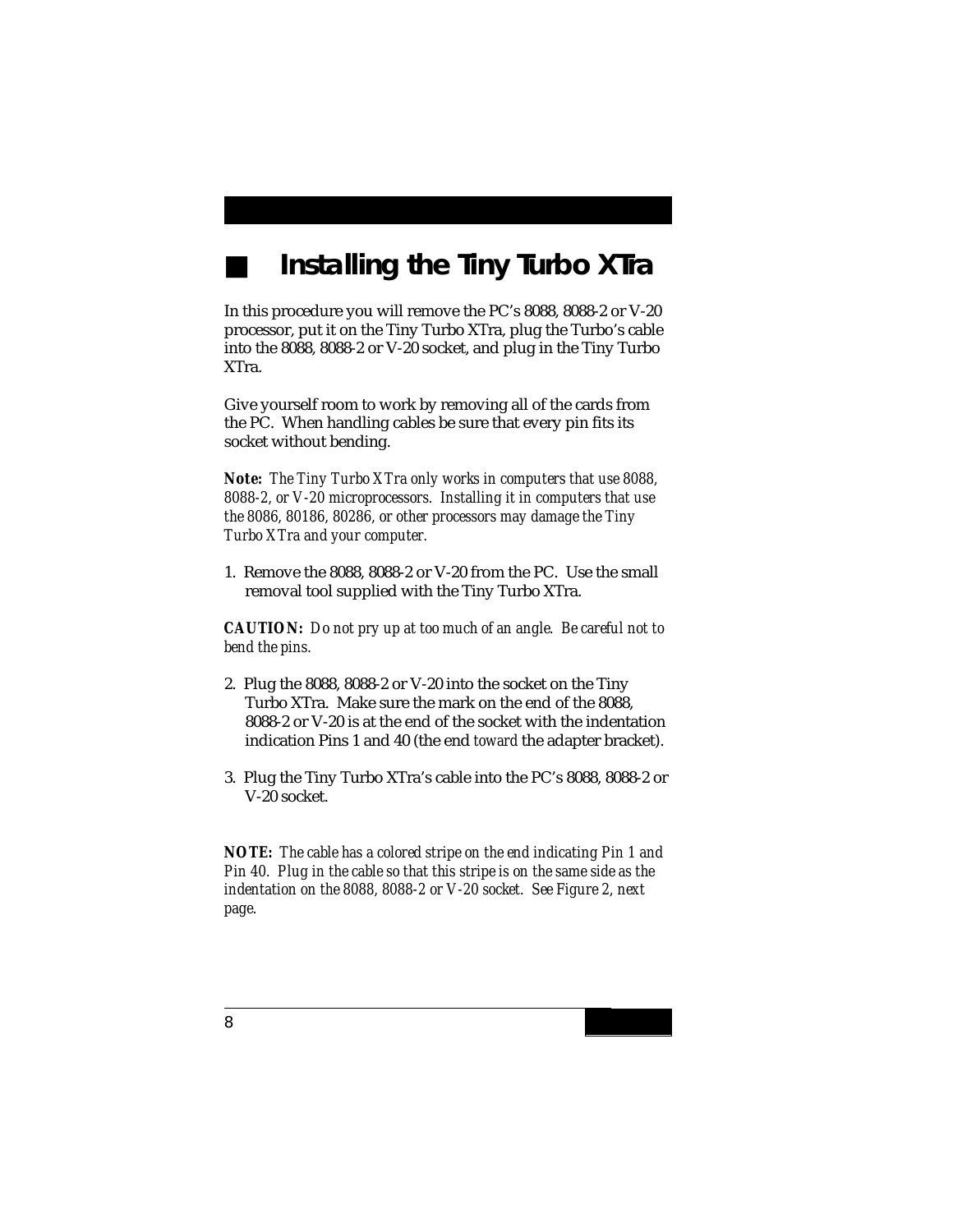

Figure 2: Tiny Turbo XTra with cable

- <span id="page-11-0"></span>4. Slide the Tiny Turbo XTra into the expansion slot closest to the PC's 8088, 8088-2 or V-20 socket.
- 5. Plug the other end of the Tiny Turbo XTra's cable onto the Tiny Turbo XTra board.

 If installed properly in the IBM PC or XT, the cable will be gently bent, but should not appear twisted, as this would plug in the connector backwards.

6. Secure the Tiny Turbo XTra by fastening the retaining screw into the adapter bracket and put the system back together.

#### ❐ **Verification Testing**

To verify that the Tiny Turbo XTra is working properly, toggle both switches on the rear of your the Tiny Turbo XTra to the up position, turn on the computer and watch it go through a memory test and load the operating system from the disk.

If this process works, you have verified that 95% of the Tiny Turbo XTra works. If not, review your installation for problems and try booting again.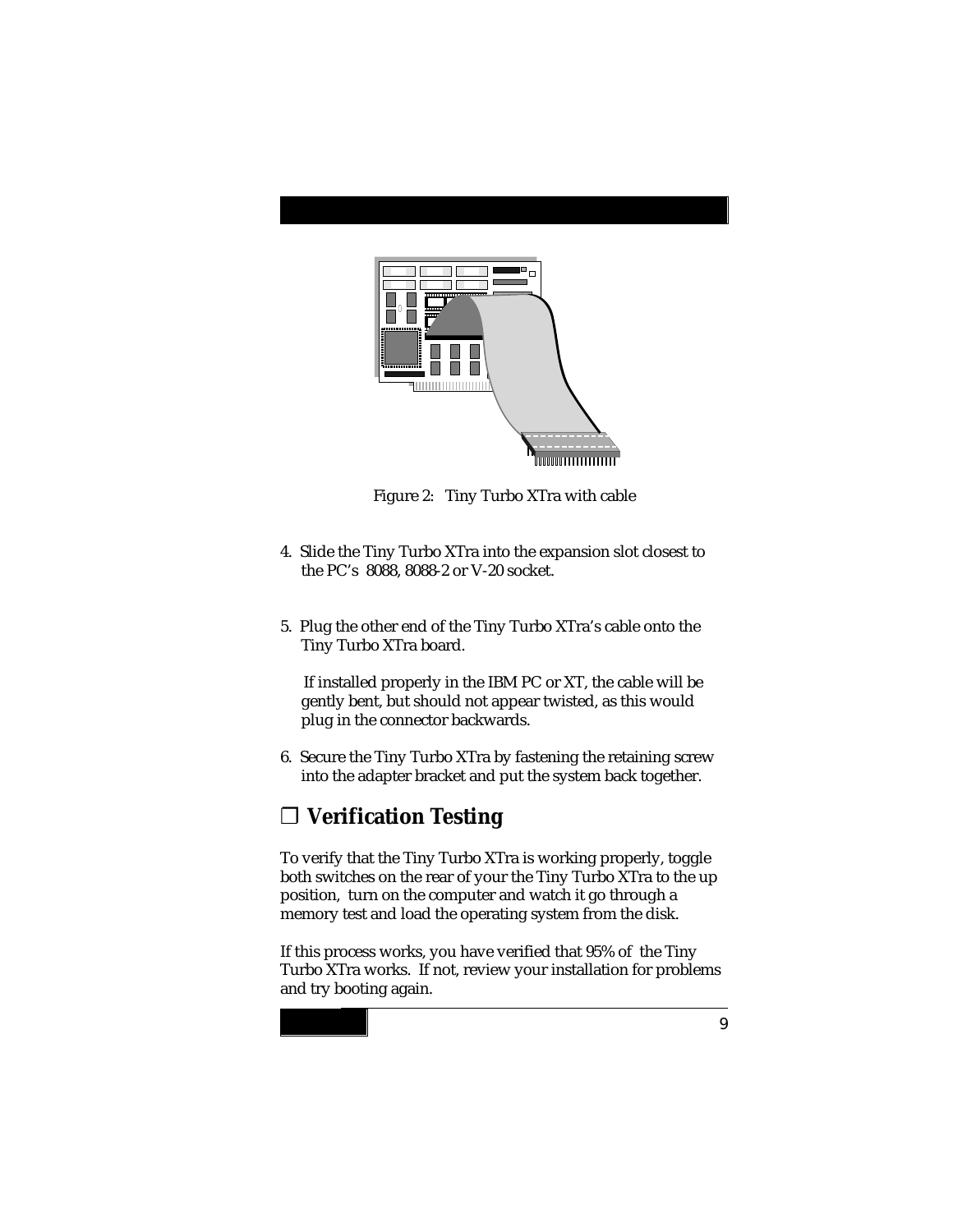<span id="page-12-0"></span>*Note: Some older software is unable to load at the increased speed provided by your Tiny Turbo XTra. To ensure full compatibility with all software, the Tiny Turbo XTra runs at a reduced speed for the first 90 seconds following boot-up. After 90 seconds, full operating speed is engaged.*

To verify that the 80287 math co-processor works, if one is installed, run a program that uses it. (DOS does not use the 80287 for its own functions, but some applications, such as AutoCAD, running under DOS do use the 80287.)

#### ❐ **Reinstallation**

You can remove your Tiny Turbo XTra and reinstall it in another computer. Avoid frequent reinstallation because of the chance of damage to the Turbo's cable due to flexing. Frequent flexing can prematurely break one of the connectors and render the cable useless. If you reinstall your Turbo and it doesn't work, suspect the cable or the new host computer.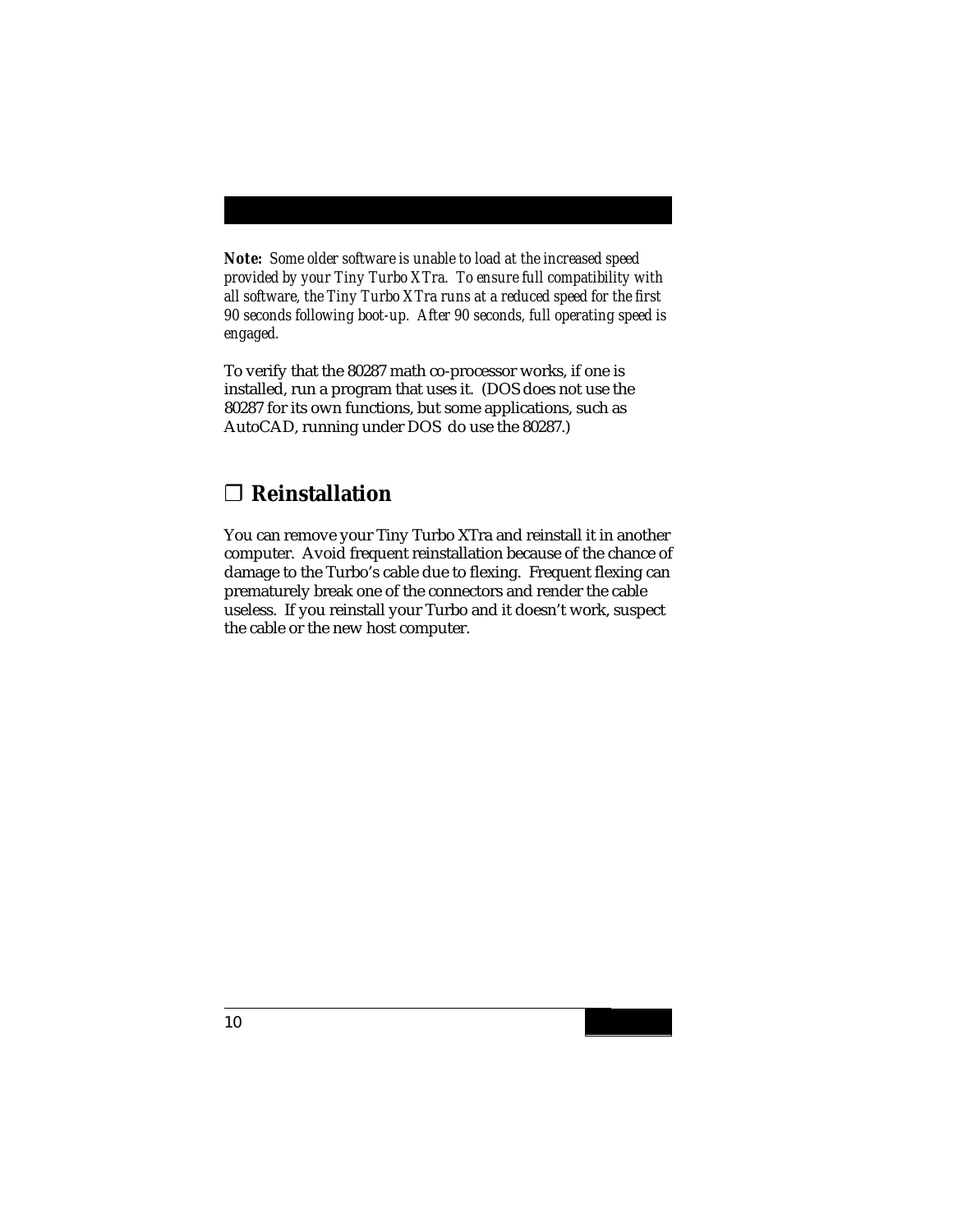# <span id="page-13-0"></span>**Operation 2**

<span id="page-13-1"></span>There are no complicated procedures to learn to operate the Tiny Turbo XTra. Once the Tiny Turbo XTra is installed, your system will work just the way it did before, only faster.

To assure full compatibility, the Tiny Turbo XTra has CPU Control and Cache Control

#### ❐ **CPU Control**

It is unnecessary in most cases to switch your Tiny Turbo XTra out of 80286 mode. A limited number of speed-dependent programs will not work in the 80286 mode. Some games operate faster than normal, and old copy protection schemes may not work. Located in the lower position on the rear panel the CPU switch provides for switching between the 80286 of the Tiny Turbo XTra and the processor of the PC.

In the up position you are running on the Tiny Turbo XTra 12 MHz 80286 CPU; in the down position you are running on the PC's 8088, 8088-2, or V-20 CPU.

The CPU Switch acts like a reset switch; when you flip the switch, the system waits two seconds and does a *cold boot*. This is a useful feature if a program crashes and pressing Crtl-Alt-Del won't cause a warm boot. Simply flip the switch back and forth to reset the system. This is better for the PC than flipping the power switch.

*Note: Toggling the Tiny Turbo XTra's CPU Switch causes your system to reboot. Save all data before toggling between the 80286 and processor modes.*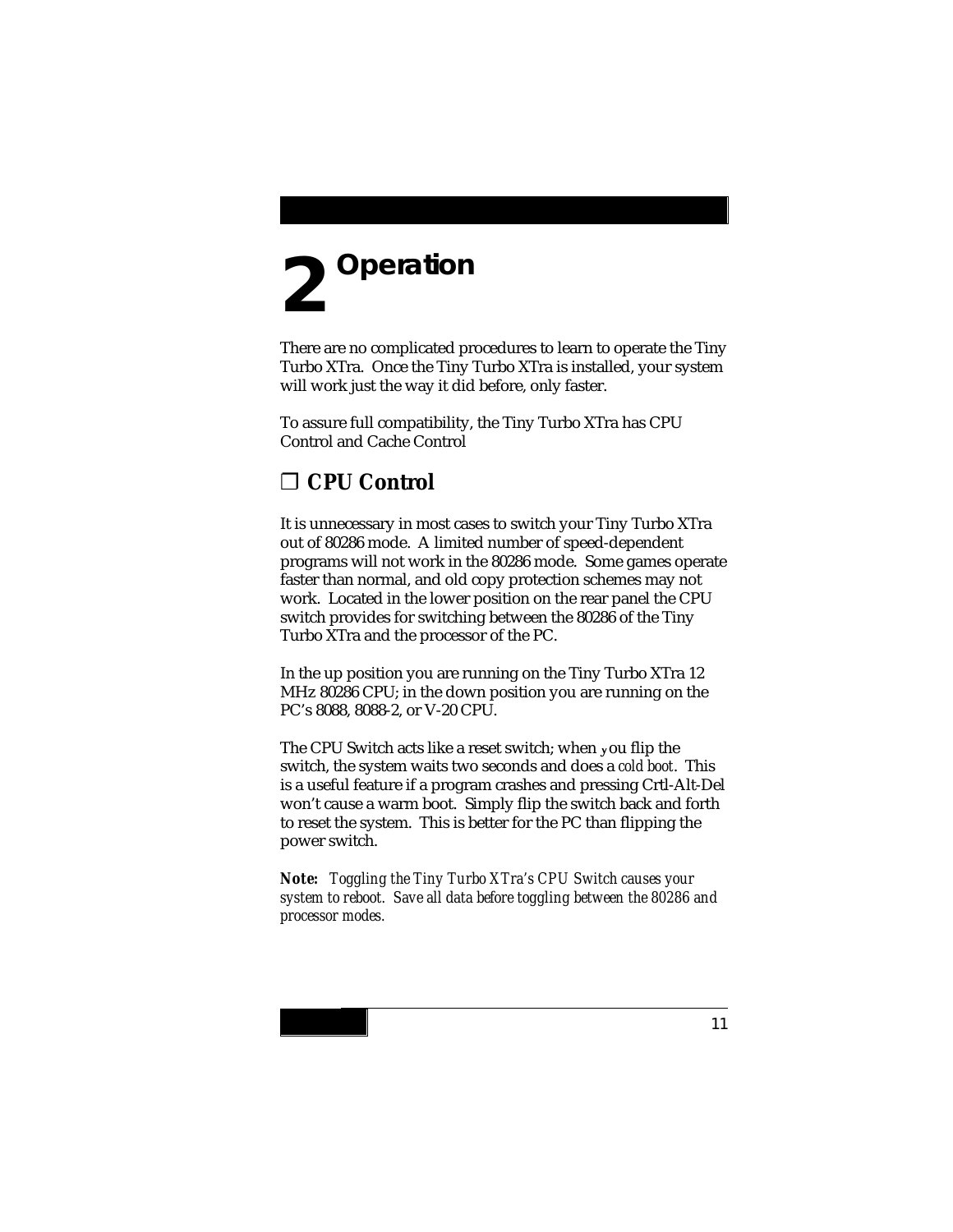### <span id="page-14-0"></span>❐ **Cache Control**

In most cases your Tiny Turbo XTra will operate flawlessly with the cache memory on. Some non-standard expanded memory systems and some older speed-sensitive, floppy disk based copy protection schemes will not work with cache memory. Furthermore, some systems may not boot with cache on. For these reasons the Tiny Turbo XTra has a toggle switch to disable the cache memory.

#### ❐ **The Cache Switch**

For booting in certain non-IBM PCs, a toggle switch cache control is provided. This switch is located in the upper position of the rear panel.

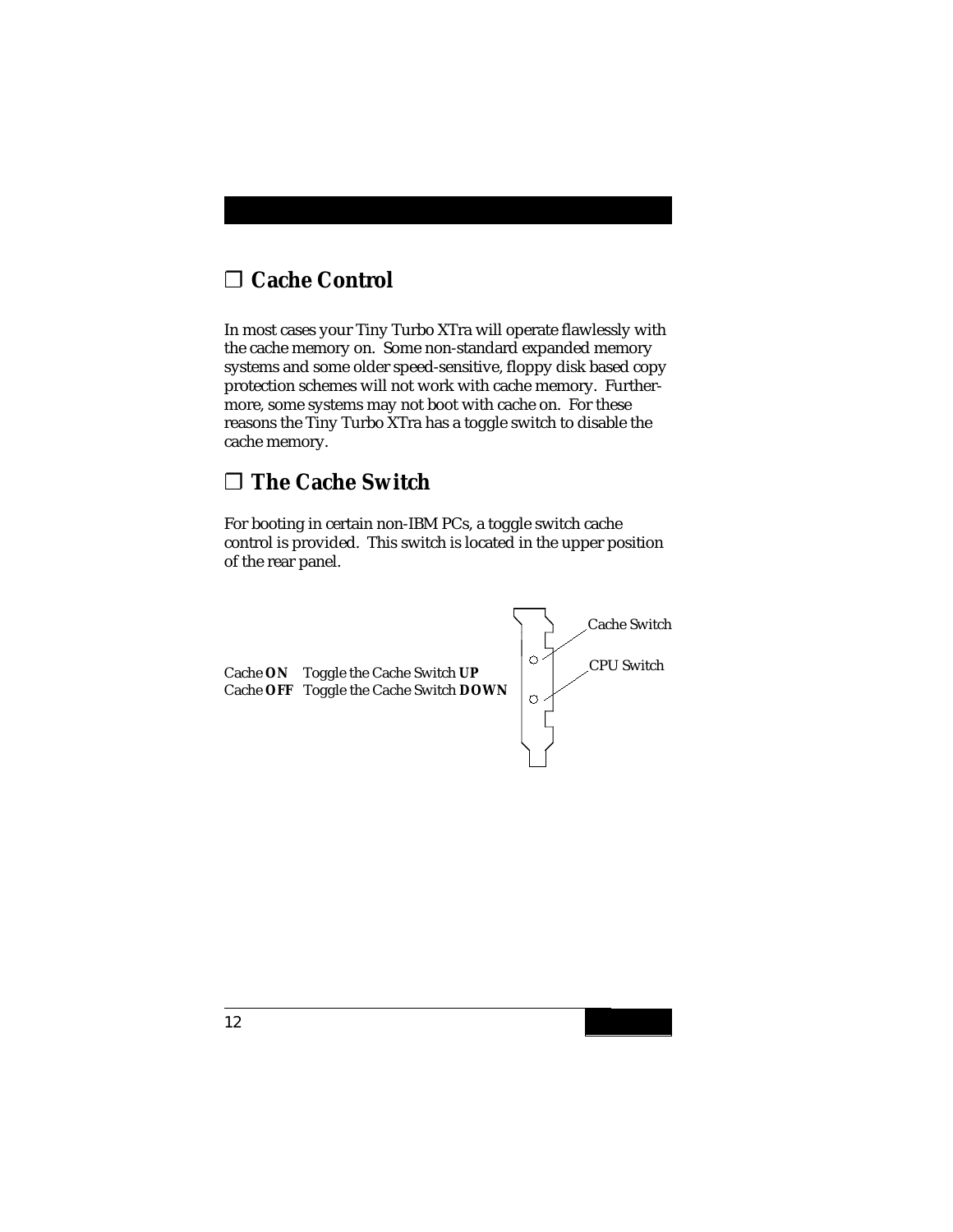#### <span id="page-15-0"></span>**Appendix**

# A **Tiny Turbo XTra Technical Specifications**

| <b>7</b> Part Number:       | $TC-402-00$                                           |
|-----------------------------|-------------------------------------------------------|
| $\Box$ Computers Supported: | IBM PC, XT, 8088, 8088-2, and<br>V-20 based computers |
| $\Box$ Bus Size/Type:       | 8-bit Industry Standard<br>Architecture               |
| $\sqcap$ CPU:               | 80286                                                 |
| □ CPU Clock Speed:          | 12MHz                                                 |
| $\Box$ RAM:                 | 8KB high speed static RAM                             |
| $\Box$ Math Chip:           | Socket for a 5, 8, or 10MHz 80287<br>math chip        |
| $\Box$ Power:               | 11 watts at 5V                                        |
| $\Box$ Warranty:            | 4 Years                                               |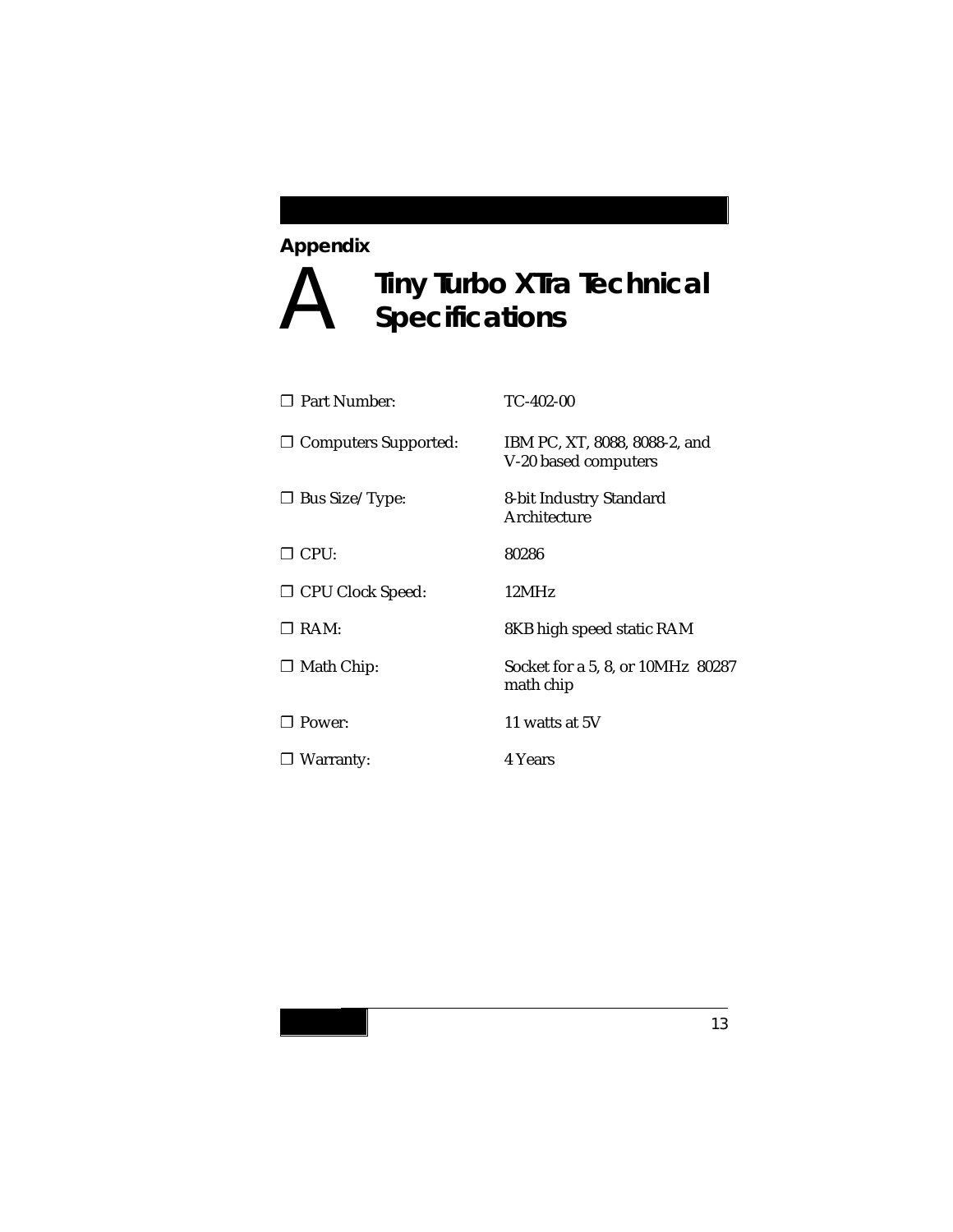#### <span id="page-16-0"></span>**Appendix**

# B **Troubleshooting**

Should you run into any problems with your system, chances are the solution is contained within this section. See if any of the suggestions that follow solves your problem. If not, contact the Orchid Technical Support Department.

#### ❐ **Computer does not boot with the Tiny Turbo XTra installed and set for 80286 mode.**

- 1. *The board may be installed incorrectly.* Review your installation procedures as described in the manual.
- 2. *The Tiny Turbo XTra cable may be defective.* If you have another Tiny Turbo XTra cable available, replace the original cable with it, and reboot the system. If your systems reboots successfully, your original cable is probably at fault. Contact Orchid's Technical Support for a replacement cable.

#### ❐ **Computer does not boot with the Tiny Turbo XTra installed and set for 8088 mode.**

- 1. *The board may be installed incorrectly.* Check the 8088 to ensure it was installed in the proper location and that each pin is securely installed in the socket.
- 2. *The Tiny Turbo XTra cable may be defective.* If you have another Tiny Turbo XTra cable available, replace the original cable with it, and reboot the system. If your system reboots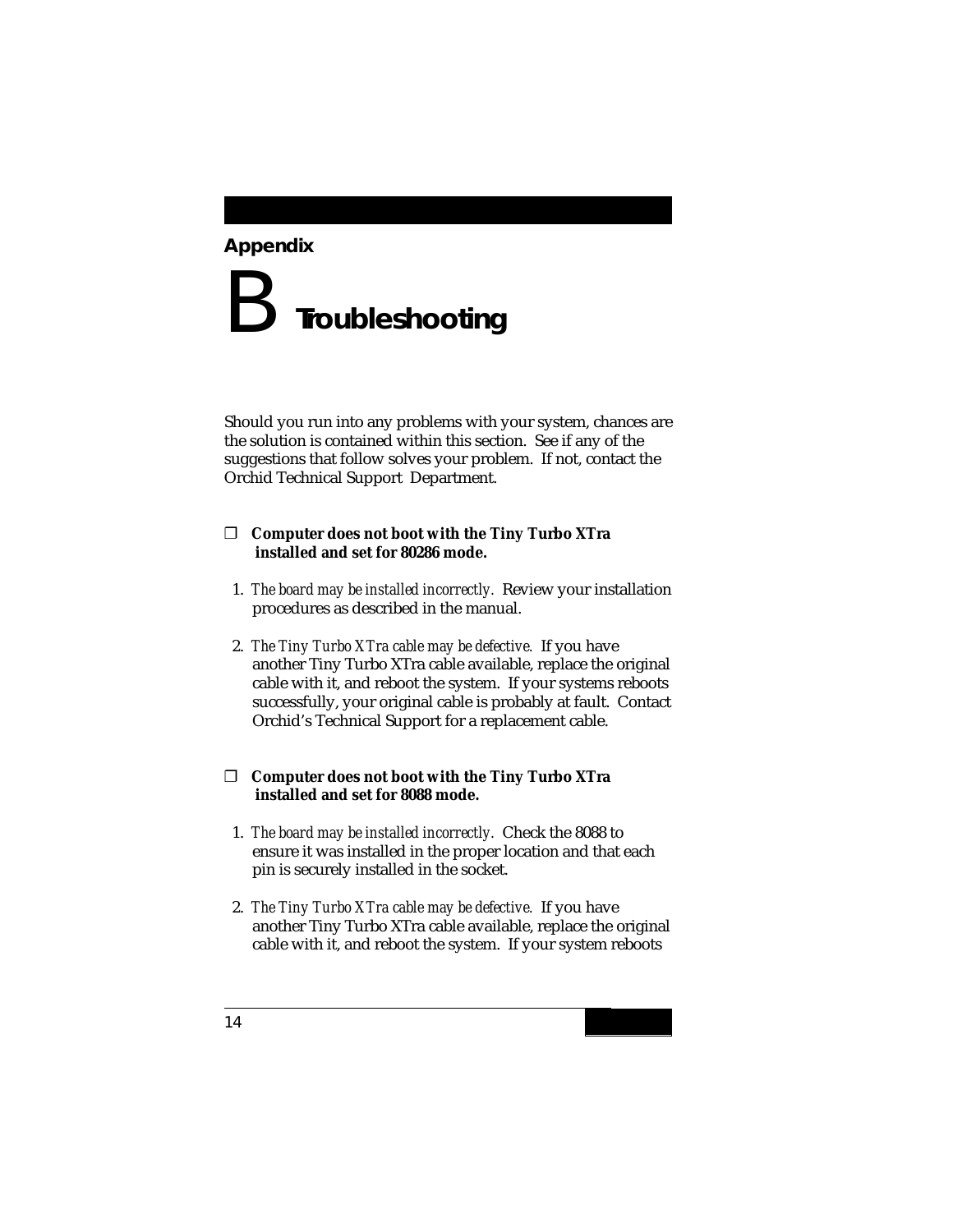successfully, your original cable is probably at fault. Contact Orchid's Technical Support for a replacement cable.

#### ❐ **Inappropriate zeros appear in your spreadsheet program**

- 1. *Switch for math co-processor is improperly set.* Check to be sure that the switch on the motherboard is set correctly for having a math co-processor installed.
- 2. *Your application requires a math co-processor, and no 80287 is installed on the Tiny Turbo XTra.* Install an 80287 on your Tiny Turbo XTra.
- *Note:* Some applications, such as Lotus 1-2-3, require that you have an 8087 on the motherboard *and* an 80287 on the accelrator card.

#### ❐ **Your computer locks up for no apparent reason with the Tiny Turbo XTra installed.**

 1. *Problems with your hard disk controller.* Check your hard disk controller by removing it, and with the Tiny Turbo XTra installed, try booting up your computer from your floppy drive. Also, check with Orchid Technical Support for known incompatibilities.

#### ❐ **Your monitor screen is full of diamonds or snow.**

 1. *You have an older style CGA video adapter installed in your computer.* Try installing a newer CGA board.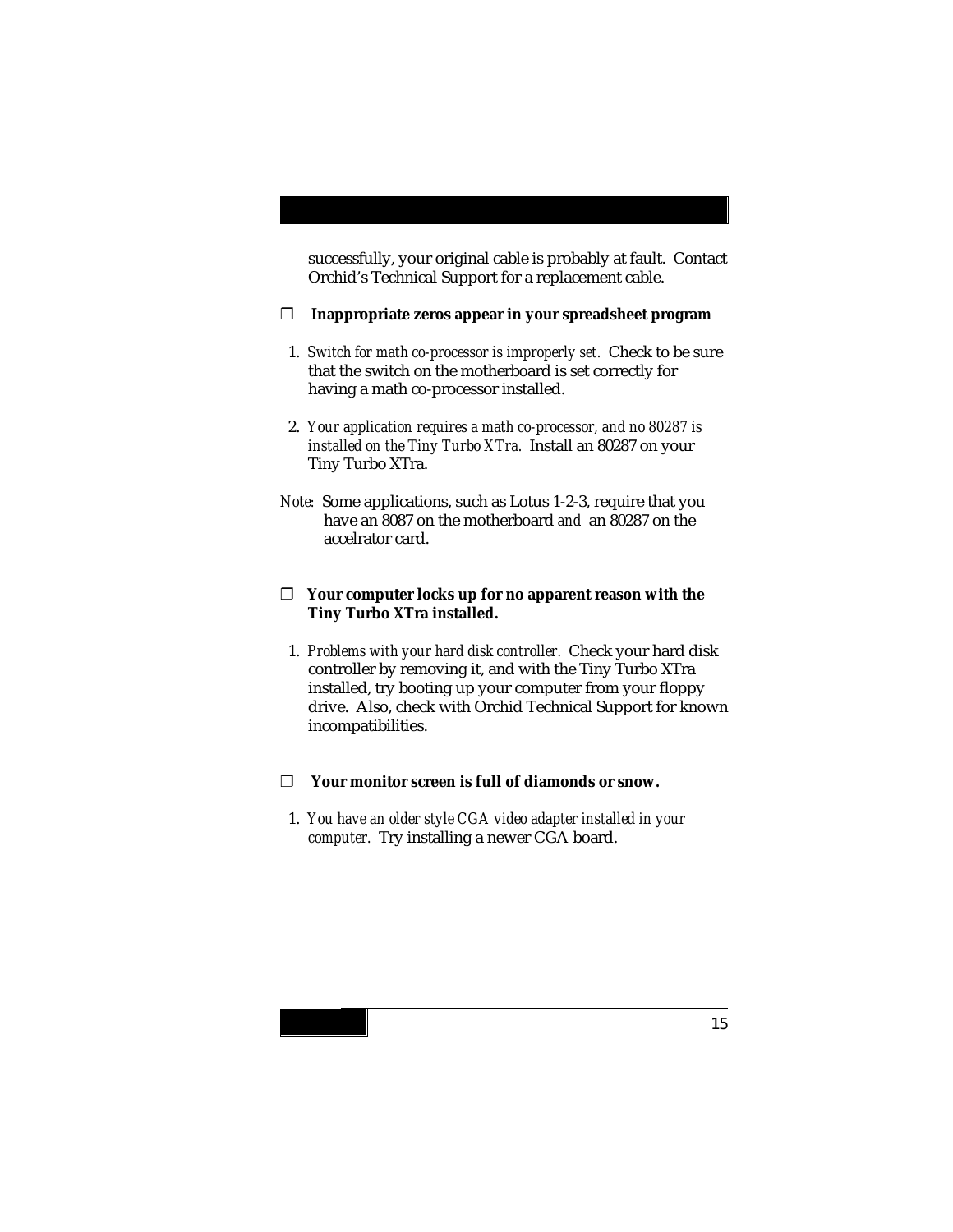#### <span id="page-18-0"></span>**Appendix**

# C **Returning a Product**

If the Technical Analyst determines that you need to return the product for warranty repair service, your Tiny Turbo XTra will be issued a Return Merchandise Authorization (RMA) number.

The Orchid Technology RMA guidelines are as follows:

 1. Do not return a product unless it has received an RMA number. We cannot accept any unauthorized shipment.

Write the RMA number legibly on the outside of the package when you return it to us. This aids our identification of the product, and quickly determines if the product has been given proper authorization.

- 2. Keep a record of the RMA number in case you need to reference the number in future conversations with our staff.
- 3. Return a copy of your Tiny Turbo XTra invoice for verification of warranty. Without this proof of purchase, out of warranty repair fees may be charged.

If it is determined that your Tiny Turbo XTra is out of warranty, a method of payment for repair must be authorized before an RMA number is issued.

 4. Before you return the Tiny Turbo XTra for repair, please include a record of product serial number, model number of the computer system, peripherals and expansion boards installed in system, and the operating system you are running. This aids us greatly in trou-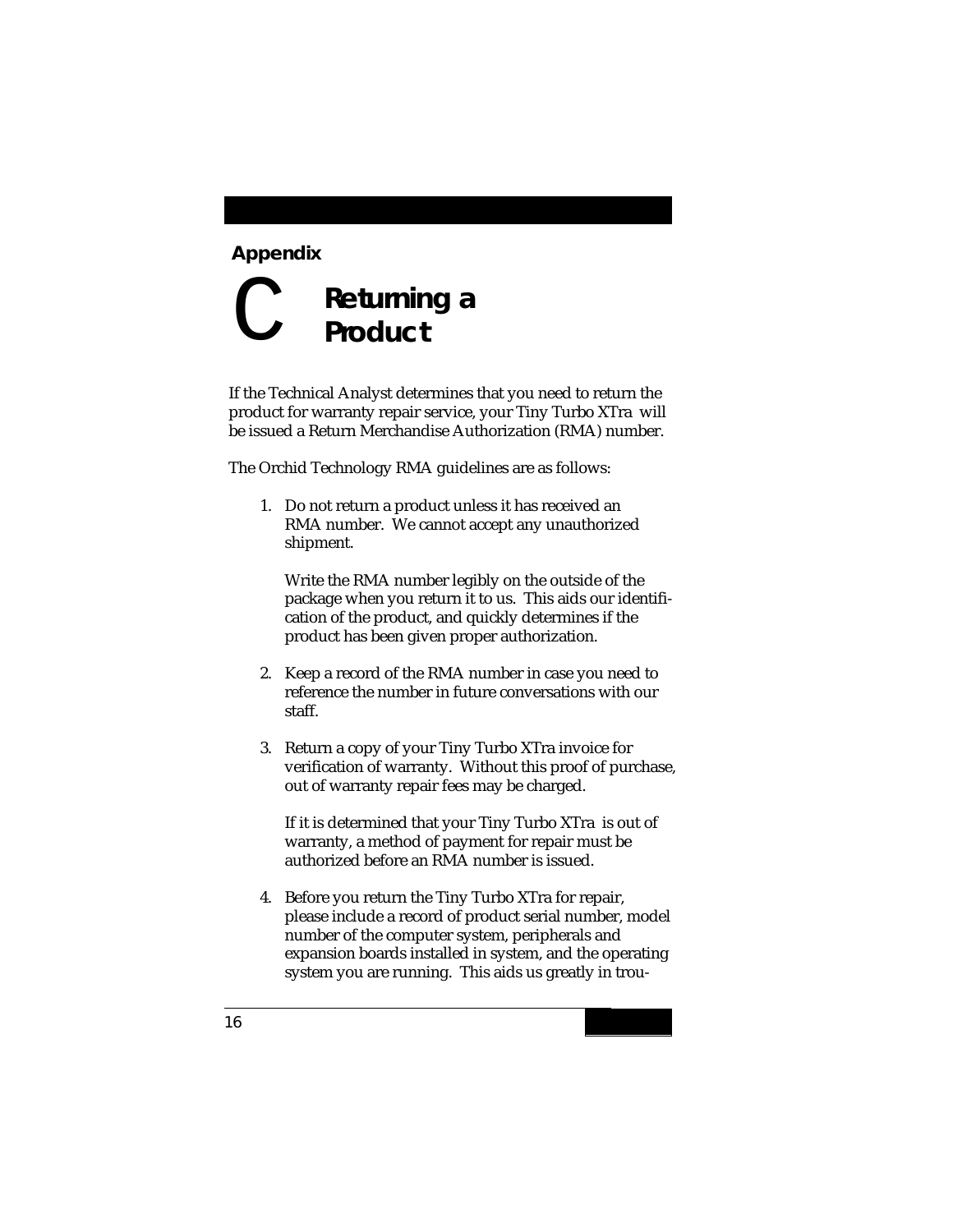- 5. Pack the following items securely in the original shipping carton with the foam packaging (if possible):
	- A. The Tiny Turbo XTra with your name and RMA number attached.
	- B. The Tiny Turbo XTra Software and Manual (if applicable).
	- C. A list of the symptoms that occurred and related troubleshooting information.
	- D. A copy of your invoice.
- 6. As already mentioned, write the RMA number legibly on the outside of the package when you return it to us. We cannot accept the package if it does not have the RMA number clearly marked.
- 7. Ship the package to Orchid Technology via any reliable air or surface carrier that handles sensitive freight.

Since packages can get lost in shipment you should never mail the package unless you register it. It is wise to insure the package.

 8. Once you receive the RMA number, ship the Tiny Turbo XTra as soon as possible. The RMA number is valid for 30 days from the date of issuance.

#### **IMPORTANT!**

**Failure to use the original product container may result in damage to the Tiny Turbo XTra. Orchid Technology is not responsible for any damage to the Tiny Turbo XTra that occurs during shipment to us.**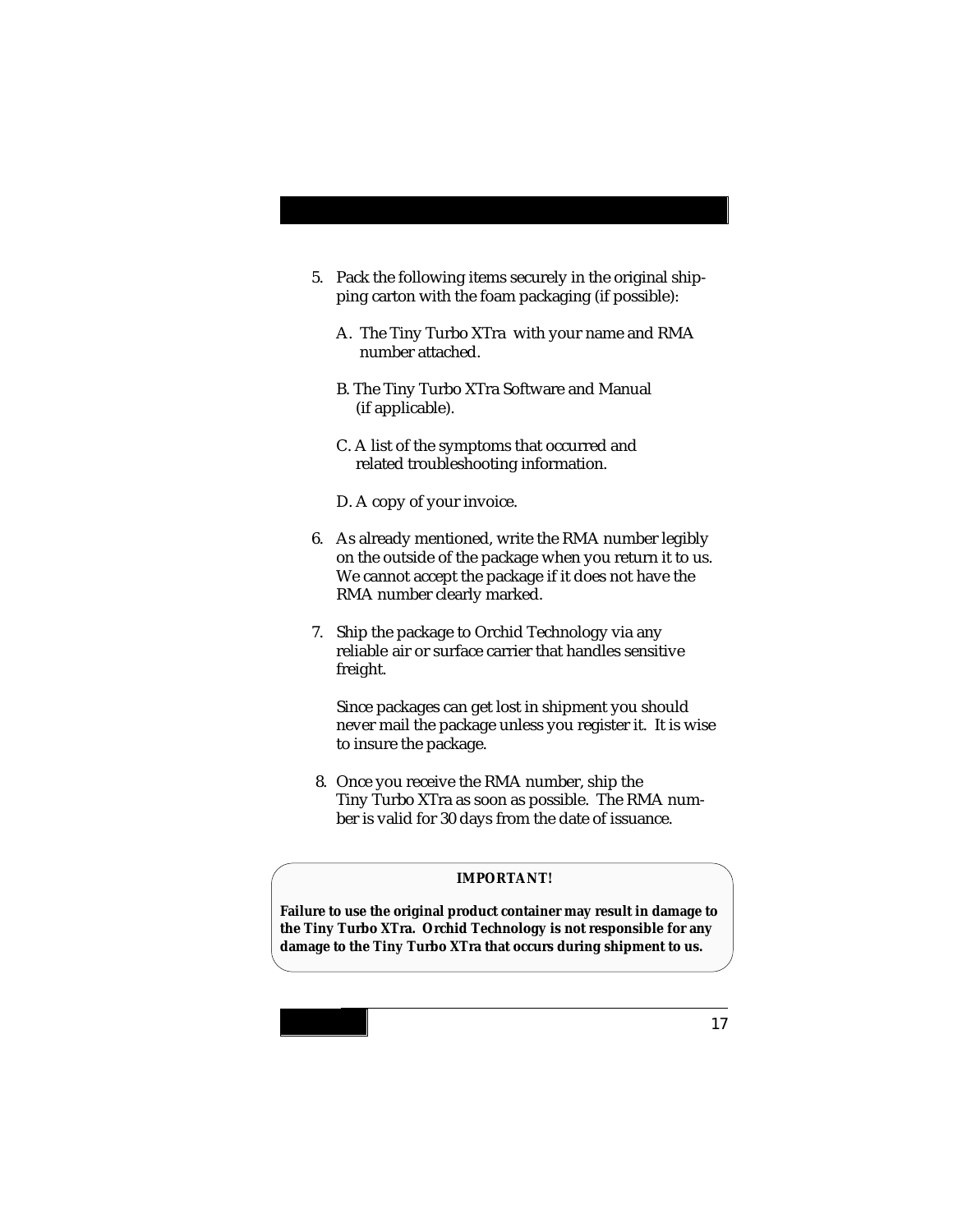Shipping charges to us are your responsibility. We do not accept COD shipments.

Give us a call or FAX your inquiries to us at:

| Main Office                                                | $(415) 683 - 0300$ |
|------------------------------------------------------------|--------------------|
| <b>Technical Support</b>                                   | $(415) 683 - 0323$ |
| <b>FAX Machine</b>                                         | $(415) 683 - 0355$ |
| Bulletin Board Service (415) 683-0327<br>(24-hour service) |                    |
| Our hours are 8:00 AM to 5:00 PM                           |                    |

(Pacific Coast time) Monday through Friday

Our European customers may contact:

Orchid (E) LTD. England 011-44-256-479898

or

Orchid France (1) 42931035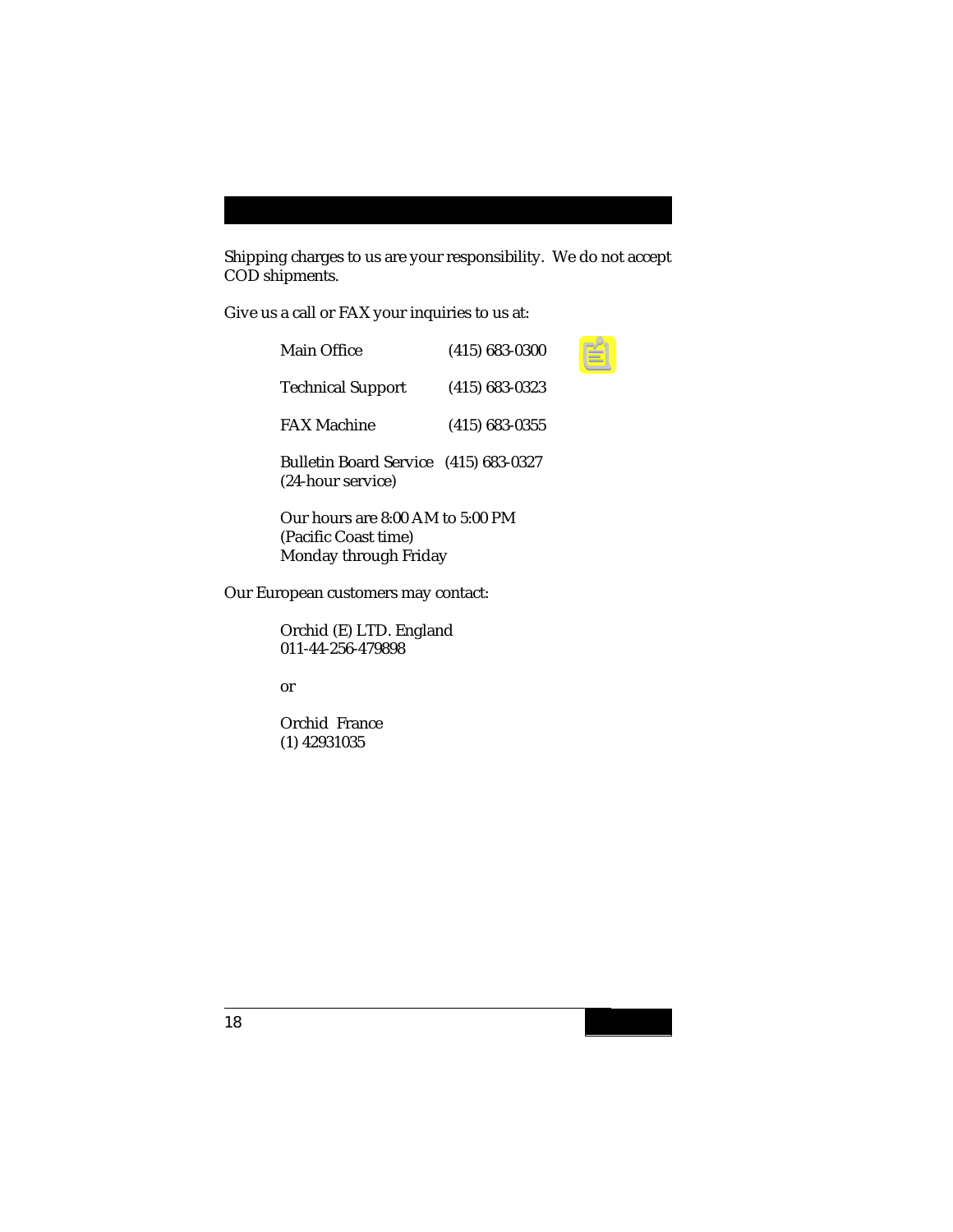# <span id="page-21-0"></span>D FCC<br>Com  **Compliance**

#### **DDS7EFTWINTURBO**

**Made in the USA Orchid Technology Tiny Turbo XTra**

**Certified compliant with FCC Class B limits, part 15**

#### **Class B Computing Device**

*Note: This equipment generates and uses radio frequency energy and if not installed and used properly in strict accordance with the manufacturer's instructions, it may cause interference to radio or television reception.*

This device has been tested and found to comply with the limits for a Class B computing device in accordance with the specifications in Subpart J of Part 15 of FCC Rules, which are designed to provide reasonable protection against such interference in a residential installation. However, there is no guarantee that interference will not occur in a particular installation.

If this equipment does cause interference to radio or television reception, which can be determined by turning the equipment off and on, the user is encouraged to try and correct the interference by one or more of the following measures:

Reorient the receiving antenna

Relocate the computer with respect to the receiver

Move the computer away from the receiver